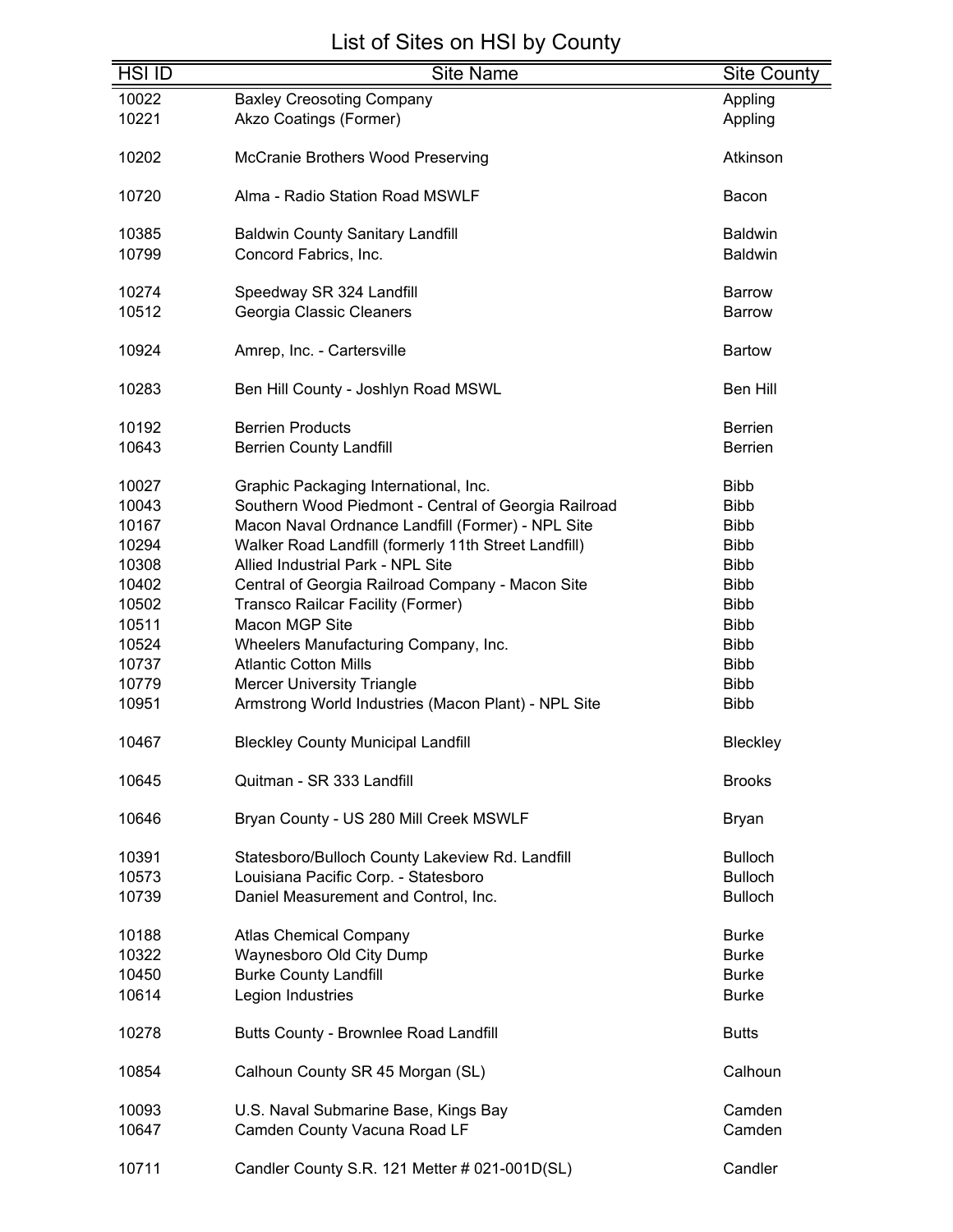| <b>HSI ID</b> | <b>Site Name</b>                                       | <b>Site County</b> |
|---------------|--------------------------------------------------------|--------------------|
| 10060         | Southwire - Copper Division                            | Carroll            |
| 10061         | Southwire - Wire & Cable Division                      | Carroll            |
| 10360         | Douglas & Lomason Company                              | Carroll            |
| 10413         | Muse Scrap Metals                                      | Carroll            |
| 10648         | Carroll County / Carrollton SR 166 LF                  | Carroll            |
|               |                                                        |                    |
| 10780         | Dixie/Candlewick Hurst Yarn Mill (Former)              | Catoosa            |
| 10218         | Union Camp Corp - DBA Thomas Treating                  | Charlton           |
|               |                                                        |                    |
| 10003         | <b>CSX Transportation - Savannah (Tremont Road)</b>    | Chatham            |
| 10018         | <b>Atlantic Wood Industries</b>                        | Chatham            |
| 10045         | Colonial Terminals, Plant #1                           | Chatham            |
| 10091         | Travis Field/Savannah International Airport            | Chatham            |
| 10095         | Central of GA RR/Bernuth-Lembcke Site                  | Chatham            |
| 10098         | Colonial Terminals, Plant #2                           | Chatham            |
| 10114         | Union Camp Corp - Former Amoco Property                | Chatham            |
| 10128         | Atlanta Gas Light Company - Savannah MGP Site          | Chatham            |
| 10162         | <b>Ashland Chemical Company</b>                        | Chatham            |
| 10179         | Deptford Tract Landfill                                | Chatham            |
| 10208         | 139 Brampton Road                                      | Chatham            |
| 10241         | Union Camp Corp - Allen Blvd Landfill                  | Chatham            |
| 10351         | <b>ARAMARK Uniform Services</b>                        | Chatham            |
| 10371         | Southern States Phosphate & Fertilizer Co.             | Chatham            |
| 10372         | Truman Parkway, Phase II                               | Chatham            |
| 10395         | Hunter Army Airfield, Fire Training Area               | Chatham            |
| 10406         | McKenzie Tank Lines, Inc.                              | Chatham            |
| 10415         | Savannah Electric - Plant Kraft                        | Chatham            |
| 10440         | <b>Blue Ribbon Dry Cleaners</b>                        | Chatham            |
| 10464         | Vopak Terminal Savannah                                | Chatham            |
| 10497         | Savannah Dry Cleaners                                  | Chatham            |
| 10521         | Hunter Army Airfield - MCA Barracks                    | Chatham            |
| 10553         | Georgia Air National Guard/Savannah/Site 8             | Chatham            |
| 10579         | Abercorn & Largo Development                           | Chatham            |
| 10590         | Central of Georgia Railroad Company - Battlefield Park | Chatham            |
| 10591         | Southern Motors of Savannah, Inc.                      | Chatham            |
| 10611         | <b>CSXT Depriest Signal Shop</b>                       | Chatham            |
| 10641         | Tronox/Kerr McGee Pigments, Inc. (Former)              | Chatham            |
| 10649         | <b>Chatham County Landfill</b>                         | Chatham            |
| 10696         | Hercules, Inc.                                         | Chatham            |
| 10698         | Norfolk Southern - Natrochem, Inc., Site               | Chatham            |
| 10788         | <b>Southside Cleaners</b>                              | Chatham            |
| 10789         | Dry Clean, USA                                         | Chatham            |
| 10849         | <b>Toto Distribution (Former)</b>                      | Chatham            |
| 10867         | Coastal Concrete, Inc.                                 | Chatham            |
| 10903         | Hunter Army Airfield/TCE Plume                         | Chatham            |
| 10905         | <b>CSXT Property on Feeley Avenue</b>                  | Chatham            |
| 10919         | 2217 West Bay Street                                   | Chatham            |
|               |                                                        |                    |
| 10454         | Chattooga County - Penn Bridge Rd Ph 1 (SL) MSWL       | Chattooga          |
| 10650         | Cherokee County - Blalock Road Landfill                | Cherokee           |
| 10052         | Georgia Power - Athens Foundry Street Property         | Clarke             |
| 10153         | Atlanta Gas Light Company - Athens MGP Site            | Clarke             |
| 10269         | University of Georgia - Milledge Avenue Site           | Clarke             |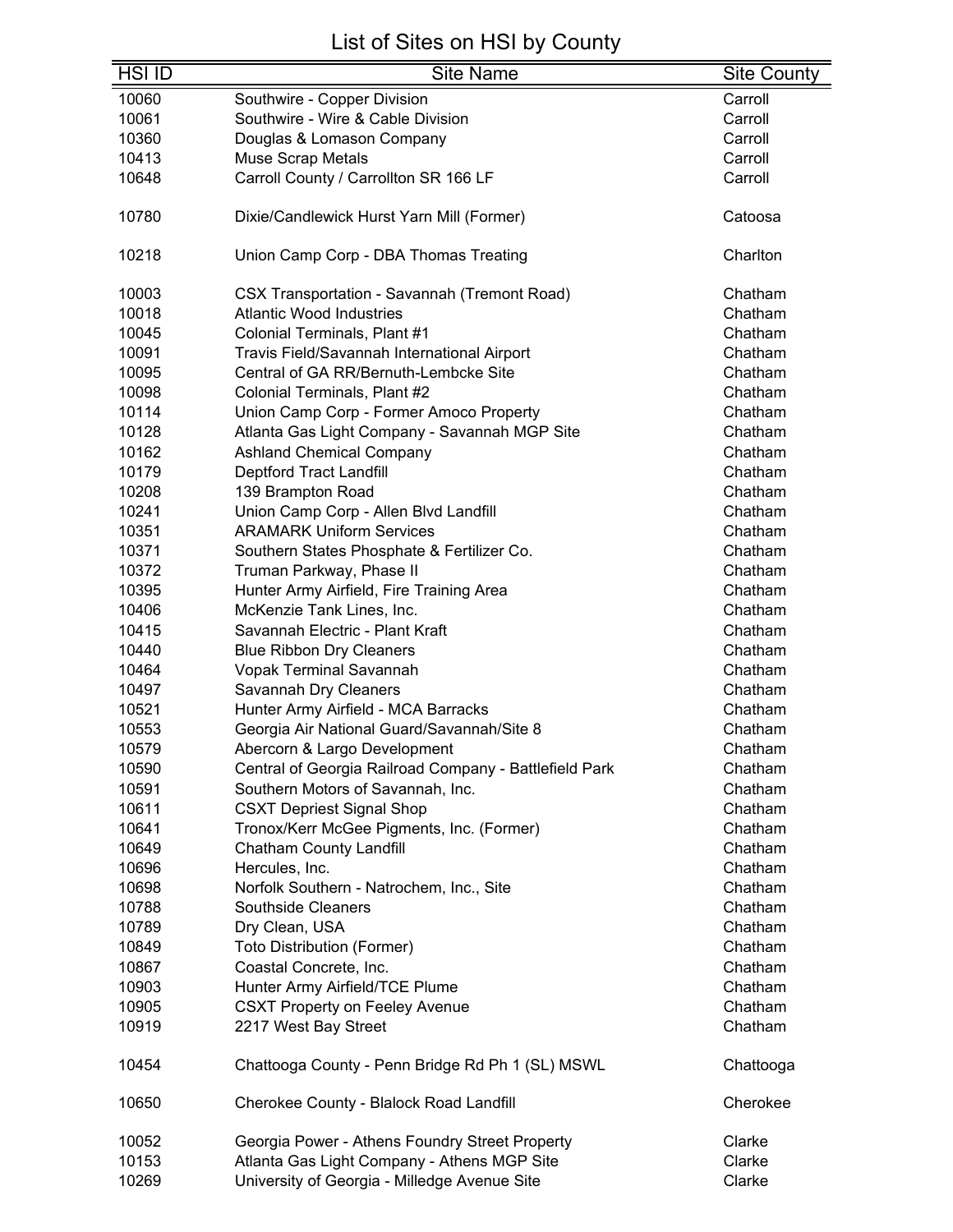| <b>HSI ID</b> | <b>Site Name</b>                                            | <b>Site County</b> |
|---------------|-------------------------------------------------------------|--------------------|
| 10277         | Athens-Clarke County - Dunlap Rd (SL) MSWL                  | Clarke             |
| 10354         | <b>Barnett Shoals Road</b>                                  | Clarke             |
| 10355         | <b>General Time Corporation</b>                             | Clarke             |
| 10376         | Loef Company, Inc. (The)                                    | Clarke             |
| 10491         | Athens/Clarke Co. Willow Street Landfill & Incinerator      | Clarke             |
|               |                                                             |                    |
| 10009         | U.S. Army - Fort Gillem - North Landfill Area               | Clayton            |
| 10392         | Clayton Co. SR3- Lovejoy Site #2 MSWL                       | Clayton            |
| 10583         | Pavilion Cleaners, Riverdale Mall                           | Clayton            |
| 10798         | <b>Tara Shopping Center</b>                                 | Clayton            |
| 10808         | Lowe's Home Improvement Warehouse                           | Clayton            |
| 10816         | Rolling Hills Landfill                                      | Clayton            |
| 10944         | U.S. Army - Fort Gillem - Southeast Burial Site             | Clayton            |
| 10005         | G. C. Lee Site                                              | Clinch             |
| 10032         |                                                             | Clinch             |
| 10140         | Brockway Standard - Homerville Plant<br><b>Union Timber</b> | Clinch             |
| 10157         |                                                             | Clinch             |
|               | <b>Manor Timber Company</b>                                 |                    |
| 10191         | <b>Barlow Creosote</b>                                      | Clinch             |
| 10246         | Morgan Post Treating Impoundment                            | Clinch             |
| 10275         | Clinch County - Smith Road Landfill Phase 1 (SL)            | Clinch             |
| 10115         | Phibro-Tech (fka C P Chemicals)                             | Cobb               |
| 10116         | Georgia Metals                                              | Cobb               |
| 10146         | Air Force Plant 6                                           | Cobb               |
| 10271         | Cheatham Road Landfill (Phase 2 Cobb County)                | Cobb               |
| 10333         | Apollo Industries, Inc.                                     | Cobb               |
| 10427         | Vulcan Performance Chemicals (Former)                       | Cobb               |
| 10466         | Baychem, Inc.                                               | Cobb               |
| 10505         | Station at Vinings (The)                                    | Cobb               |
| 10508         | <b>Aladdin Cleaners</b>                                     | Cobb               |
| 10513         | Circle K Store #5259                                        | Cobb               |
| 10518         | North Park Pavilion Shopping Center                         | Cobb               |
| 10519         | <b>Fabricare Cleaners</b>                                   | Cobb               |
| 10538         | Flags Village Shopping Center                               | Cobb               |
| 10695         | <b>Junction Cleaners</b>                                    | Cobb               |
| 10790         | Love Your Clothes Cleaners                                  | Cobb               |
| 10792         | Amrep, Inc. - Marietta                                      | Cobb               |
| 10813         | <b>Franklin Street Site</b>                                 | Cobb               |
| 10814         | <b>Jack's Cleaners</b>                                      | Cobb               |
| 10824         | <b>HTC Group LLC</b>                                        | Cobb               |
| 10869         | Kemira Chemicals, Inc. Marietta Facility                    | Cobb               |
| 10872         | Hock's One Hour Martinizing/Embassy Cleaners                | Cobb               |
| 10922         | One Hour Martinizing Cleaners (Former)                      | Cobb               |
| 10927         | Westside Cleaners (former)                                  | Cobb               |
| 10939         | Noble Cleaners (Former)                                     | Cobb               |
| 10941         | <b>US Cleaners</b>                                          | Cobb               |
|               |                                                             |                    |
| 10025         | GA Dept of Trans - Dist 4 Main HQ (Former)                  | Coffee             |
| 10651         | <b>Coffee County Landfill</b>                               | Coffee             |
| 10205         | Moultrie Wood Preserving Company                            | Colquitt           |
| 10259         | <b>Farmers Favorite Fertilizer</b>                          | Colquitt           |
| 10452         | Colquitt Co. - CR 15, Sunset, Phase I MSWLF                 | Colquitt           |
| 10509         | <b>Swift Meat Processing Plant</b>                          | Colquitt           |
| 10627         | Liberty Oil and Refining                                    | Colquitt           |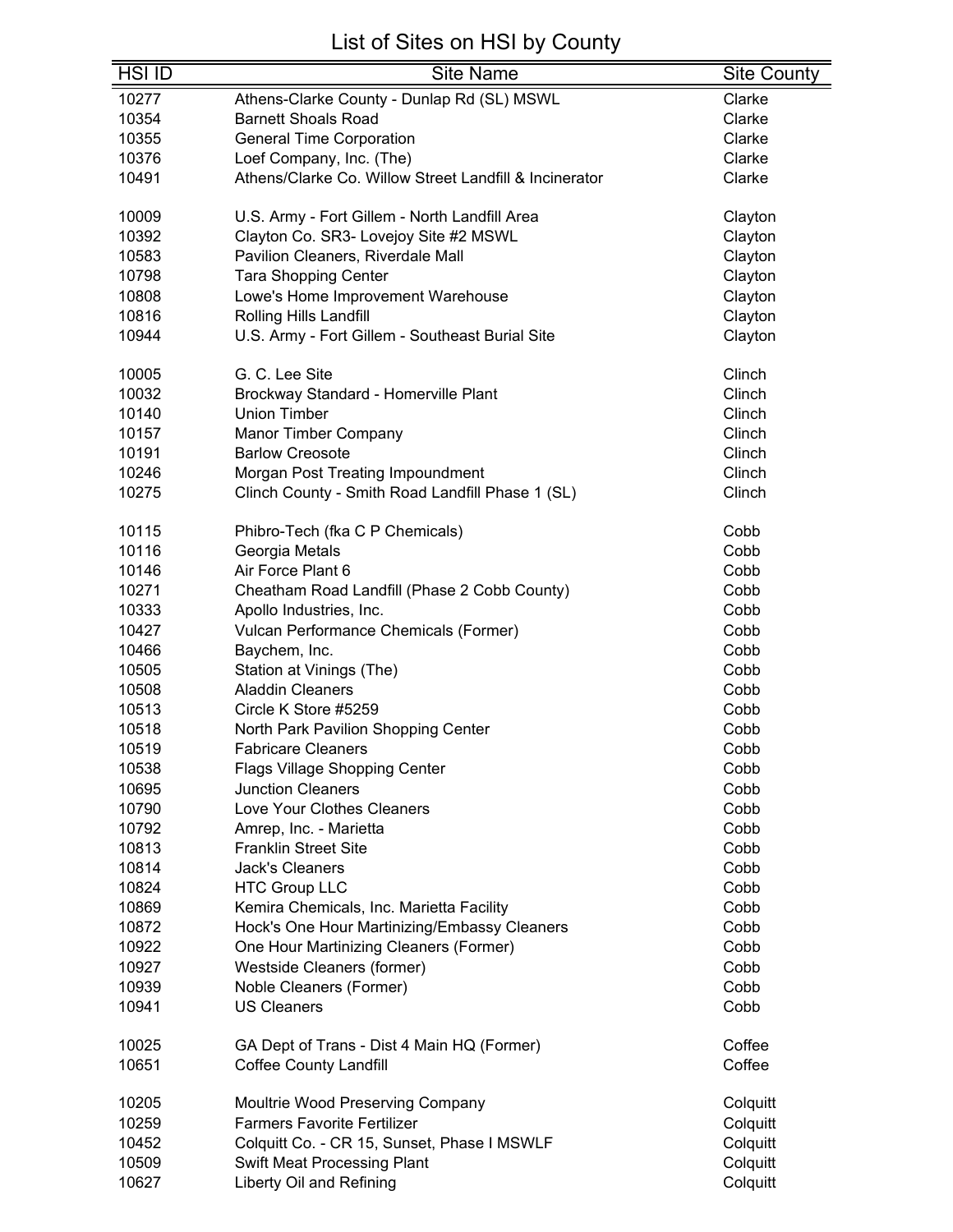| $H\overline{S}$ $I\overline{D}$ | <b>Site Name</b>                                     | <b>Site County</b> |
|---------------------------------|------------------------------------------------------|--------------------|
| 10838                           | Hydro Aluminum                                       | Colquitt           |
| 10910                           | 110 North Main Street                                | Colquitt           |
|                                 |                                                      |                    |
| 10384                           | J. Strom Thurmond Lake Airstrip #1                   | Columbia           |
| 10437                           | GIW Industries, Inc.                                 | Columbia           |
| 10652                           | Columbia County - Baker Place Road MSWLF             | Columbia           |
| 10875                           | <b>Silverstein's Cleaners</b>                        | Columbia           |
|                                 |                                                      |                    |
| 10311                           | Production Anodizing Corp./D.H. Farms                | Cook               |
| 10635                           | Del Cook Lumber Company                              | Cook               |
| 10707                           | Specialty Stampings, L.L.C.                          | Cook               |
|                                 |                                                      |                    |
| 10090                           | Bon L Manufacturing Company                          | Coweta             |
| 10154                           | Douglas & Lomason Company                            | Coweta             |
| 10291                           | Coweta County Landfill - Ishman Ballard Rd Phase 1A  | Coweta             |
| 10327                           | <b>Palmetto Tire Fire</b>                            | Coweta             |
| 10340                           | CPI Plastics, L.L.C.                                 | Coweta             |
| 10586                           | Brown Steel Contractors - Broad Street Facility      | Coweta             |
| 10912                           | <b>Grantville Mill</b>                               | Coweta             |
| 10719                           | Crawford County - SR 341 / Hopewell Road MSWLF       | Crawford           |
|                                 |                                                      |                    |
| 10289                           | Cordele-Crisp City-County Landfill                   | Crisp              |
| 10782                           | Polymer Specialties, Inc.                            | Dade               |
| 10654                           | Dawson County Shoal Hole Road MSWL                   | Dawson             |
| 10053                           | <b>BASF Catalysts, LLC- Attapulgus Operations</b>    | Decatur            |
| 10126                           | U.S. Army Corps of Engineers Airstrip (current)      | Decatur            |
| 10858                           | Decatur County SR 309 MSWL                           | Decatur            |
|                                 |                                                      |                    |
| 10072                           | General Electric - Apparatus Service Center          | Dekalb             |
| 10147                           | <b>Ashland Chemical Company</b>                      | Dekalb             |
| 10481                           | <b>Hickson Corporation - CCA Production Facility</b> | Dekalb             |
| 10499                           | Eagle Rockbridge Shopping Center                     | Dekalb             |
| 10612                           | Dettelbach Pesticide Warehouse Site                  | Dekalb             |
| 10830                           | Chemical Specialists and Development, Inc.           | Dekalb             |
| 10884                           | JNV Investments Group (f.k.a Professional Cleaners)  | Dekalb             |
| 10890                           | <b>B&amp;L Discount Auto</b>                         | Dekalb             |
| 10897                           | <b>Rita's Dry Cleaners</b>                           | Dekalb             |
| 10920                           | George's Cleaners (Former)                           | Dekalb             |
|                                 |                                                      |                    |
| 10936                           | Brown and Brown Wrecker Service                      | Dekalb             |
| 10942                           | <b>Nelms Drive Landfill</b>                          | Dekalb             |
| 10945                           | Master Kleen Site (Former)                           | Dekalb             |
| 10656                           | Dooly County - CR 101 MSWLF                          | Dooly              |
| 10024                           | TH Agriculture & Nutrition Company - NPL Site        | Dougherty          |
| 10030                           | Turner Air Force Base (Former)                       | Dougherty          |
| 10059                           | Firestone Tire & Rubber Co. (Albany Plant)-NPL Site  | Dougherty          |
| 10065                           | Merck & Company                                      | Dougherty          |
|                                 |                                                      |                    |
| 10094                           | U.S. Marine Corps Logistics Base - NPL Site          | Dougherty          |
| 10398                           | MacGregor Golf Company                               | Dougherty          |
| 10447                           | Dougherty Co. - Fleming Rd. MSW Landfill             | Dougherty          |
| 10577                           | Albany Warehouse Company Site                        | Dougherty          |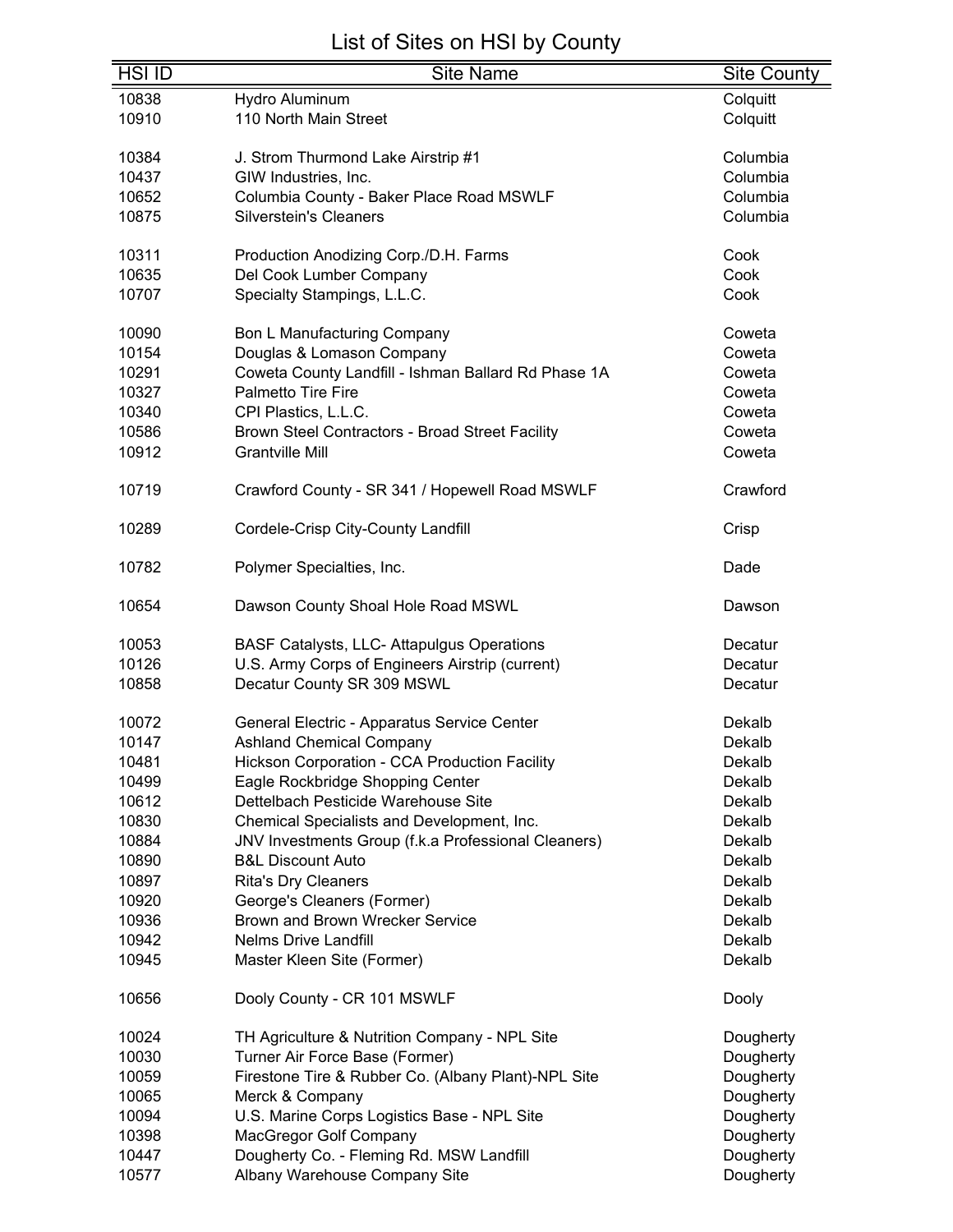| <b>HSI ID</b> | <b>Site Name</b>                                      | <b>Site County</b> |
|---------------|-------------------------------------------------------|--------------------|
| 10736         | Albany MGP, Former                                    | Dougherty          |
| 10768         | 147 East Broad Avenue                                 | Dougherty          |
| 10818         | <b>Estech General Chemicals Albany</b>                | Dougherty          |
| 10837         | <b>Trinity Dry Cleaners</b>                           | Dougherty          |
| 10946         | Albany Theater                                        | Dougherty          |
|               |                                                       |                    |
| 10123         | <b>Arivec Chemicals</b>                               | Douglas            |
| 10151         | Signal Energy Holdings (Former Young Refining)        | Douglas            |
| 10337         | <b>Wallace Lake Road Dump</b>                         | Douglas            |
| 10495         | 5998 Fairburn Road - Dry Cleaners                     | Douglas            |
| 10657         | Douglas County Landfill - Cedar Mt/Worthan Rd Phase 1 | Douglas            |
| 10693         | Basket Creek Drum Disposal Site                       | Douglas            |
|               |                                                       |                    |
| 10428         | Home Oil                                              | Early              |
| 10658         | Blakely - Howell Street / Pit Road MSWLF              | Early              |
|               |                                                       |                    |
| 10713         | Effingham County - SR 17 MSWLF                        | Effingham          |
| 10008         | <b>CSX Transportation - Middleton Derailment</b>      | Elbert             |
| 10200         | Martin Fireproofing Georgia, Inc.                     | Elbert             |
| 10659         | <b>Elbert County Landfill</b>                         | Elbert             |
|               |                                                       |                    |
| 10660         | Emanuel Co. - SR 297 Swainsboro (SL)                  | Emanuel            |
| 10703         | Swainsboro Electro Plating, Inc.                      | Emanuel            |
|               |                                                       |                    |
| 10661         | Fannin County Landfill                                | Fannin             |
| 10451         |                                                       |                    |
|               | Fayette County - 1st Manassas Mile Road MSWLF         | Fayette            |
| 10012         | Fox Manufacturing Company                             | Floyd              |
| 10046         | <b>General Electric Company</b>                       | Floyd              |
| 10068         | <b>Rummel Fibre Company</b>                           | Floyd              |
| 10404         | <b>Celanese Fiber Company</b>                         | Floyd              |
| 10474         | <b>Bekaert Corporation</b>                            | Floyd              |
| 10738         | O'Neill Manufacturing, Inc.                           | Floyd              |
| 10843         | Floyd County - Berryhill Road Sanitary Landfill       | Floyd              |
| 10893         | Best Manufacturing Company, Armuchee Div              | Floyd              |
| 10900         | <b>Spears Mattress Company</b>                        | Floyd              |
|               |                                                       |                    |
| 10387         | Hightower Road MSW Landfill - Phase 2                 | Forsyth            |
|               |                                                       |                    |
| 10662         | Franklin County - Harrison Bridge Road MSWLF          | Franklin           |
| 10077         | 1610 Southland Circle (fka "Indcon")                  | Fulton             |
| 10084         | Southern Wood Piedmont - East Point                   | Fulton             |
| 10096         | <b>M&amp;J Solvents Company</b>                       | Fulton             |
| 10111         | Scripto Plant & Office Complex (Former)               | Fulton             |
| 10158         | <b>Johnson Controls</b>                               | Fulton             |
| 10170         | A&D Barrel & Drum Company                             | Fulton             |
| 10196         | <b>Estech General Chemicals</b>                       | Fulton             |
| 10204         | Metalplate Galvanizing Corp                           | Fulton             |
| 10276         | Southern States Landfill                              | Fulton             |
| 10348         | <b>Bumper Distributors of Atlanta</b>                 | Fulton             |
| 10367         | Sun Laboratories of Atlanta                           | Fulton             |
| 10393         | <b>Tift Site</b>                                      | Fulton             |
| 10400         | <b>Whitehall Street Wire Burning Site</b>             | Fulton             |
|               |                                                       |                    |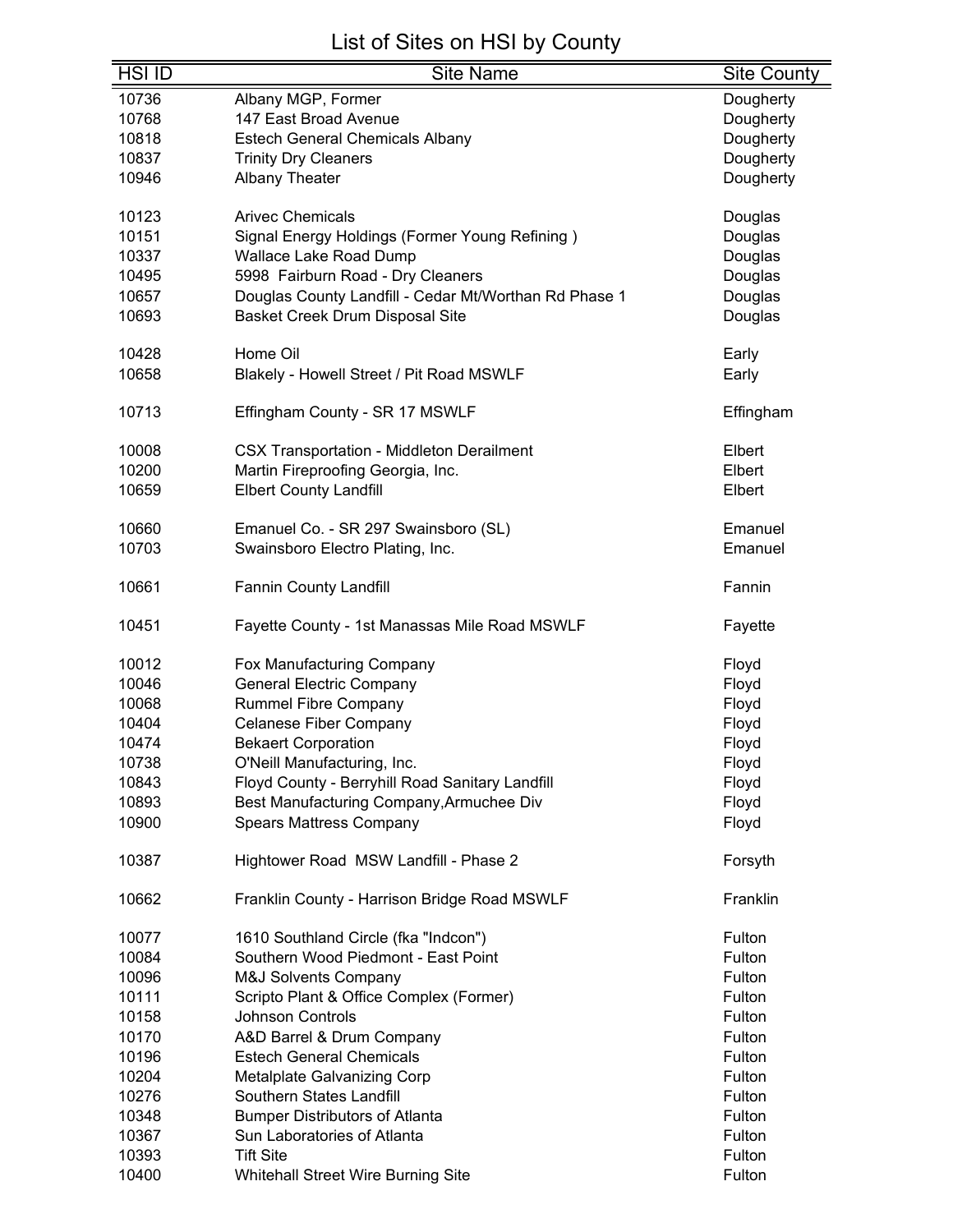| <b>HSI ID</b>  | <b>Site Name</b>                                             | <b>Site County</b>   |
|----------------|--------------------------------------------------------------|----------------------|
| 10422          | <b>Stephenson Chemical Company</b>                           | Fulton               |
| 10441          | <b>Cascade Springs Dry Cleaner</b>                           | Fulton               |
| 10443          | Mindis Recycling-Shredding Division                          | Fulton               |
| 10459          | Seaboard Industrial Blvd. Site                               | Fulton               |
| 10498          | <b>General Chemical Corporation</b>                          | Fulton               |
| 10542          | <b>Roswell Station</b>                                       | Fulton               |
| 10547          | Rayloc Facility                                              | Fulton               |
| 10548          | <b>RentRite Property</b>                                     | Fulton               |
| 10594          | Old National Shopping Center                                 | Fulton               |
| 10637          | Welcome Years, Inc.                                          | Fulton               |
| 10663          | <b>Fulton County Landfill</b>                                | Fulton               |
| 10690          | Imperial Cleaners (Former)                                   | Fulton               |
| 10732          | National Smelting and Refining                               | Fulton               |
| 10740          | Unitog Company Facility (Former)                             | Fulton               |
| 10747          | <b>Simmons Plating Works</b>                                 | Fulton               |
| 10758          | Huntridge Shopping Center                                    | Fulton               |
| 10778          | ESB, Inc.                                                    | Fulton               |
| 10797          | Weddington, James (Estate of)                                | Fulton               |
| 10810          | Pineview Plaza Shopping Center                               | Fulton               |
| 10829          | Square D Company (Former)                                    | Fulton               |
| 10880          | Dry Cleaning Depot                                           | Fulton               |
| 10883          | Roswell Cleaners & Coin Laundry                              | Fulton               |
| 10891          | 431 Vine Street - Vacant Lot                                 | Fulton               |
| 10894          | <b>Bright Hour Trust Property</b>                            | Fulton               |
| 10904          | Carriage Cleaners (Former)                                   | Fulton               |
| 10908          | <b>New Plaza Cleaners</b>                                    | Fulton               |
| 10932          | <b>Tropical Breeze Laundry</b>                               | Fulton               |
| 10949          | 60 Minute Cleaners                                           | Fulton               |
|                |                                                              |                      |
| 10664          | Gilmer County SR 52 - Tower Road MSWLF                       | Gilmer               |
| 10839          | Gibson - CR 50 Ph. 1 MSWLF                                   | Glascock             |
|                |                                                              |                      |
| 10006          | Hercules 009 Landfill - NPL Site                             | Glynn                |
| 10028          | Escambia Treating Company - Brunswick (aka Brunswick Wood NP | Glynn                |
| 10058          | <b>Hercules</b>                                              | Glynn                |
| 10144          | <b>LCP Chemicals - NPL Site</b>                              | Glynn                |
| 10242          | Terry Creek Dredge Spoil Area- NPL site                      | Glynn                |
| 10251          | Chemresol                                                    | Glynn                |
| 10282          | 4th Street Landfill (Brunswick Airport)                      | Glynn                |
| 10317          | <b>T Street Dump</b>                                         | Glynn                |
| 10587          | STSE, Inc.                                                   | Glynn                |
| 10665          | Glynn Co. - Cate Road C&D MSWLF                              | Glynn                |
| 10769          | Lanier Plaza Shopping Center                                 | Glynn                |
| 10804          | Cork's Fabricare                                             | Glynn                |
| 10885          | <b>Plant McManus Substation</b>                              | Glynn                |
| 10909          | Cotton Court Property (Lot 28)                               | Glynn                |
| 10476          | Calhoun - Harris Rd. Phase 4 (L)                             | Gordon               |
| 10721          | Cairo - 6th Avenue (SL) MSWLF                                | Grady                |
| 10479          | Greene County - US 278 West MSWL                             | Greene               |
| 10063<br>10082 | Rockbridge Square Shopping Center<br>Univar USA Inc.         | Gwinnett<br>Gwinnett |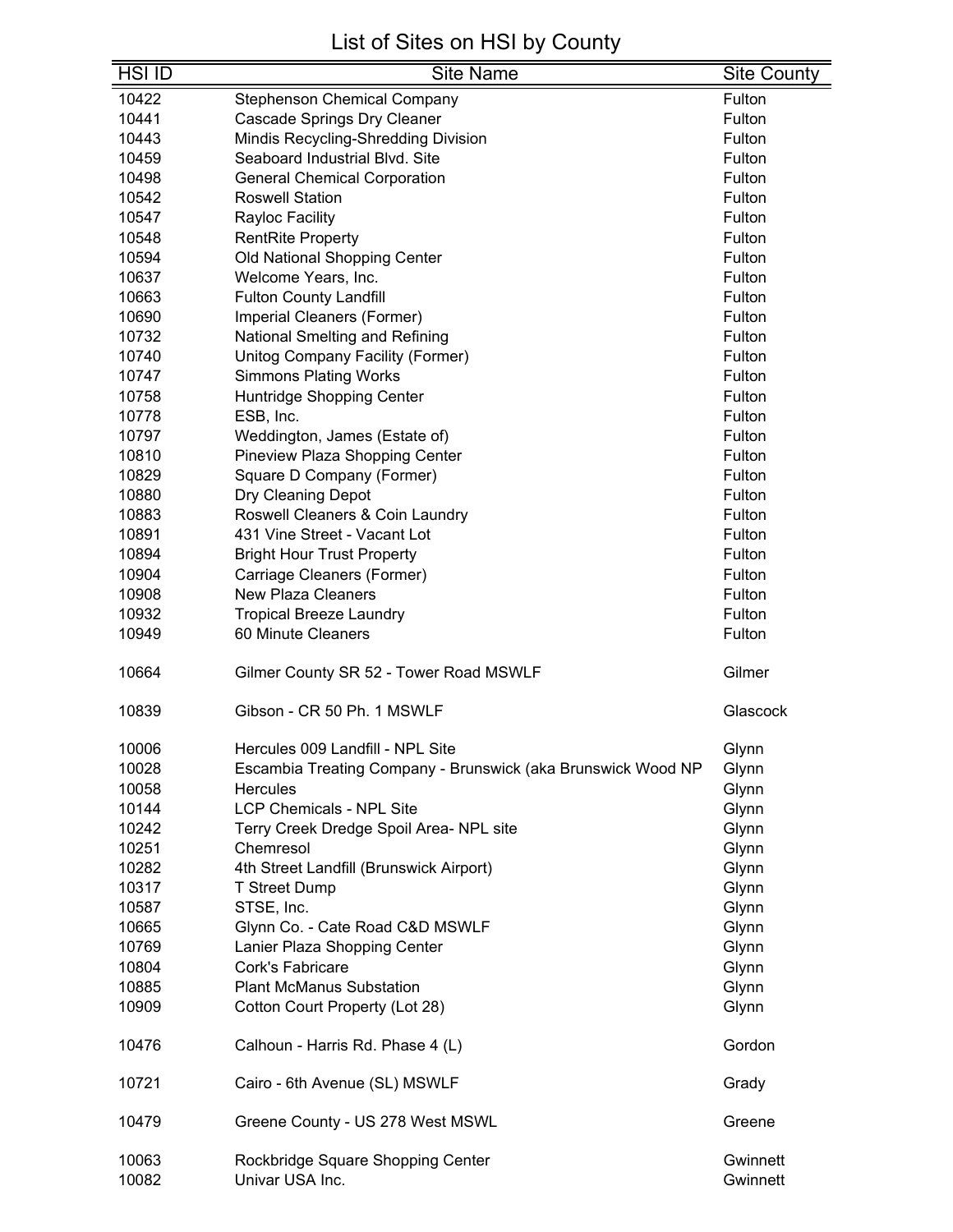| York Casket Hardware (fka Piedmont Metals)<br>10137<br>Gwinnett<br>10286<br><b>Button Gwinnett Landfill</b><br>Gwinnett<br>10292<br><b>Crymes Landfill</b><br>Gwinnett<br>10297<br><b>Ben Gober Landfill</b><br>Gwinnett<br>10515<br>Sechem, Inc.<br>Gwinnett<br>10523<br>American Amalgamated/Executive Dry Cleaners<br>Gwinnett<br>10636<br>One Hour Martinizing<br>Gwinnett<br><b>Buford - McEver Road MSWLF</b><br>10716<br>Gwinnett<br>10718<br>Sugar Hill - Appling Road MSWLF<br>Gwinnett<br>10756<br>Danfoss Maneurop Ltd.<br>Gwinnett<br>10776<br>Arthur C. Curtis Property<br>Gwinnett<br>10812<br>All Rental<br>Gwinnett<br>10819<br>VIP Cleaners (former)<br>Gwinnett<br>10844<br>North Berkeley Lake Road Site<br>Gwinnett<br>10863<br>Paper Mill Road Undeveloped Tract<br>Gwinnett<br>10874<br><b>Proctor Square Cleaners</b><br>Gwinnett<br>Duluth Dry Cleaner (Former)<br>10892<br>Gwinnett<br>10947<br>New Heritage Cleaners (Former)<br>Gwinnett<br>10950<br>River Oak Plaza Shopping Center<br>Gwinnett<br>10044<br>Mt Airy Wood Preserving Company<br>Habersham<br>10458<br>Habersham County Pea Ridge Road Landfill<br>Habersham<br>10826<br><b>Chase Road Property</b><br>Habersham<br>10270<br>Hall County - Allen Creek Sanitary Landfill<br>Hall<br>10559<br>Shade/Allied, Inc.<br>Hall<br>10759<br>Gainesville District Office Complex<br>Hall<br>10666<br>Haralson County Landfill (US 78 Bremen)<br>Haralson<br>10856<br>Harris County Hamilton Road E MSWL<br>Harris<br>10135<br>Monroe Auto Equipment Company (Tenneco)<br>Hart<br>10667<br><b>Hart County Landfill</b><br>Hart<br>10478<br>Heard Co. - Frolona Rd. MSWL<br>Heard<br>10141<br><b>Southern States</b><br>Henry<br>10668<br>West Asbury Road Phase II MSWL<br>Henry<br>10748<br><b>Shakerag Cleaners</b><br>Henry<br>10085<br>PPG Industries (former)<br>Houston<br>Robins Air Force Base - NPL Site<br>10180<br>Houston<br>10940<br>Star Cleaners (Former)<br>Houston<br>10477<br>Ocilla - SR 32 East MSWL<br>Irwin<br>10260<br>Griffith Oil Company<br>Jackson<br>10480<br>Jackson County - SR 82 North, Phase II MSWL<br>Jackson<br>10901<br>Roper Pump Company<br>Jackson<br>10948<br>Agri-Cycle<br>Jackson<br><b>Jeff Davis</b><br>10099<br>Alco Controls<br>10122<br>Amoco Fabrics & Fibers - Hazlehurst Mills<br><b>Jeff Davis</b><br>10304<br>Jeff Davis<br>Old City Landfill<br>10305<br>Jeff Davis<br>Old Hazlehurst Solid Waste Disposal Site | <b>HSI ID</b> | <b>Site Name</b> | <b>Site County</b> |
|-------------------------------------------------------------------------------------------------------------------------------------------------------------------------------------------------------------------------------------------------------------------------------------------------------------------------------------------------------------------------------------------------------------------------------------------------------------------------------------------------------------------------------------------------------------------------------------------------------------------------------------------------------------------------------------------------------------------------------------------------------------------------------------------------------------------------------------------------------------------------------------------------------------------------------------------------------------------------------------------------------------------------------------------------------------------------------------------------------------------------------------------------------------------------------------------------------------------------------------------------------------------------------------------------------------------------------------------------------------------------------------------------------------------------------------------------------------------------------------------------------------------------------------------------------------------------------------------------------------------------------------------------------------------------------------------------------------------------------------------------------------------------------------------------------------------------------------------------------------------------------------------------------------------------------------------------------------------------------------------------------------------------------------------------------------------------------------------------------------------------------------------------------------------------------------------------------------------------------------------------------------------------------------------------------------------------------------------------------------------------------------------------------------------------------------------------------|---------------|------------------|--------------------|
|                                                                                                                                                                                                                                                                                                                                                                                                                                                                                                                                                                                                                                                                                                                                                                                                                                                                                                                                                                                                                                                                                                                                                                                                                                                                                                                                                                                                                                                                                                                                                                                                                                                                                                                                                                                                                                                                                                                                                                                                                                                                                                                                                                                                                                                                                                                                                                                                                                                       |               |                  |                    |
|                                                                                                                                                                                                                                                                                                                                                                                                                                                                                                                                                                                                                                                                                                                                                                                                                                                                                                                                                                                                                                                                                                                                                                                                                                                                                                                                                                                                                                                                                                                                                                                                                                                                                                                                                                                                                                                                                                                                                                                                                                                                                                                                                                                                                                                                                                                                                                                                                                                       |               |                  |                    |
|                                                                                                                                                                                                                                                                                                                                                                                                                                                                                                                                                                                                                                                                                                                                                                                                                                                                                                                                                                                                                                                                                                                                                                                                                                                                                                                                                                                                                                                                                                                                                                                                                                                                                                                                                                                                                                                                                                                                                                                                                                                                                                                                                                                                                                                                                                                                                                                                                                                       |               |                  |                    |
|                                                                                                                                                                                                                                                                                                                                                                                                                                                                                                                                                                                                                                                                                                                                                                                                                                                                                                                                                                                                                                                                                                                                                                                                                                                                                                                                                                                                                                                                                                                                                                                                                                                                                                                                                                                                                                                                                                                                                                                                                                                                                                                                                                                                                                                                                                                                                                                                                                                       |               |                  |                    |
|                                                                                                                                                                                                                                                                                                                                                                                                                                                                                                                                                                                                                                                                                                                                                                                                                                                                                                                                                                                                                                                                                                                                                                                                                                                                                                                                                                                                                                                                                                                                                                                                                                                                                                                                                                                                                                                                                                                                                                                                                                                                                                                                                                                                                                                                                                                                                                                                                                                       |               |                  |                    |
|                                                                                                                                                                                                                                                                                                                                                                                                                                                                                                                                                                                                                                                                                                                                                                                                                                                                                                                                                                                                                                                                                                                                                                                                                                                                                                                                                                                                                                                                                                                                                                                                                                                                                                                                                                                                                                                                                                                                                                                                                                                                                                                                                                                                                                                                                                                                                                                                                                                       |               |                  |                    |
|                                                                                                                                                                                                                                                                                                                                                                                                                                                                                                                                                                                                                                                                                                                                                                                                                                                                                                                                                                                                                                                                                                                                                                                                                                                                                                                                                                                                                                                                                                                                                                                                                                                                                                                                                                                                                                                                                                                                                                                                                                                                                                                                                                                                                                                                                                                                                                                                                                                       |               |                  |                    |
|                                                                                                                                                                                                                                                                                                                                                                                                                                                                                                                                                                                                                                                                                                                                                                                                                                                                                                                                                                                                                                                                                                                                                                                                                                                                                                                                                                                                                                                                                                                                                                                                                                                                                                                                                                                                                                                                                                                                                                                                                                                                                                                                                                                                                                                                                                                                                                                                                                                       |               |                  |                    |
|                                                                                                                                                                                                                                                                                                                                                                                                                                                                                                                                                                                                                                                                                                                                                                                                                                                                                                                                                                                                                                                                                                                                                                                                                                                                                                                                                                                                                                                                                                                                                                                                                                                                                                                                                                                                                                                                                                                                                                                                                                                                                                                                                                                                                                                                                                                                                                                                                                                       |               |                  |                    |
|                                                                                                                                                                                                                                                                                                                                                                                                                                                                                                                                                                                                                                                                                                                                                                                                                                                                                                                                                                                                                                                                                                                                                                                                                                                                                                                                                                                                                                                                                                                                                                                                                                                                                                                                                                                                                                                                                                                                                                                                                                                                                                                                                                                                                                                                                                                                                                                                                                                       |               |                  |                    |
|                                                                                                                                                                                                                                                                                                                                                                                                                                                                                                                                                                                                                                                                                                                                                                                                                                                                                                                                                                                                                                                                                                                                                                                                                                                                                                                                                                                                                                                                                                                                                                                                                                                                                                                                                                                                                                                                                                                                                                                                                                                                                                                                                                                                                                                                                                                                                                                                                                                       |               |                  |                    |
|                                                                                                                                                                                                                                                                                                                                                                                                                                                                                                                                                                                                                                                                                                                                                                                                                                                                                                                                                                                                                                                                                                                                                                                                                                                                                                                                                                                                                                                                                                                                                                                                                                                                                                                                                                                                                                                                                                                                                                                                                                                                                                                                                                                                                                                                                                                                                                                                                                                       |               |                  |                    |
|                                                                                                                                                                                                                                                                                                                                                                                                                                                                                                                                                                                                                                                                                                                                                                                                                                                                                                                                                                                                                                                                                                                                                                                                                                                                                                                                                                                                                                                                                                                                                                                                                                                                                                                                                                                                                                                                                                                                                                                                                                                                                                                                                                                                                                                                                                                                                                                                                                                       |               |                  |                    |
|                                                                                                                                                                                                                                                                                                                                                                                                                                                                                                                                                                                                                                                                                                                                                                                                                                                                                                                                                                                                                                                                                                                                                                                                                                                                                                                                                                                                                                                                                                                                                                                                                                                                                                                                                                                                                                                                                                                                                                                                                                                                                                                                                                                                                                                                                                                                                                                                                                                       |               |                  |                    |
|                                                                                                                                                                                                                                                                                                                                                                                                                                                                                                                                                                                                                                                                                                                                                                                                                                                                                                                                                                                                                                                                                                                                                                                                                                                                                                                                                                                                                                                                                                                                                                                                                                                                                                                                                                                                                                                                                                                                                                                                                                                                                                                                                                                                                                                                                                                                                                                                                                                       |               |                  |                    |
|                                                                                                                                                                                                                                                                                                                                                                                                                                                                                                                                                                                                                                                                                                                                                                                                                                                                                                                                                                                                                                                                                                                                                                                                                                                                                                                                                                                                                                                                                                                                                                                                                                                                                                                                                                                                                                                                                                                                                                                                                                                                                                                                                                                                                                                                                                                                                                                                                                                       |               |                  |                    |
|                                                                                                                                                                                                                                                                                                                                                                                                                                                                                                                                                                                                                                                                                                                                                                                                                                                                                                                                                                                                                                                                                                                                                                                                                                                                                                                                                                                                                                                                                                                                                                                                                                                                                                                                                                                                                                                                                                                                                                                                                                                                                                                                                                                                                                                                                                                                                                                                                                                       |               |                  |                    |
|                                                                                                                                                                                                                                                                                                                                                                                                                                                                                                                                                                                                                                                                                                                                                                                                                                                                                                                                                                                                                                                                                                                                                                                                                                                                                                                                                                                                                                                                                                                                                                                                                                                                                                                                                                                                                                                                                                                                                                                                                                                                                                                                                                                                                                                                                                                                                                                                                                                       |               |                  |                    |
|                                                                                                                                                                                                                                                                                                                                                                                                                                                                                                                                                                                                                                                                                                                                                                                                                                                                                                                                                                                                                                                                                                                                                                                                                                                                                                                                                                                                                                                                                                                                                                                                                                                                                                                                                                                                                                                                                                                                                                                                                                                                                                                                                                                                                                                                                                                                                                                                                                                       |               |                  |                    |
|                                                                                                                                                                                                                                                                                                                                                                                                                                                                                                                                                                                                                                                                                                                                                                                                                                                                                                                                                                                                                                                                                                                                                                                                                                                                                                                                                                                                                                                                                                                                                                                                                                                                                                                                                                                                                                                                                                                                                                                                                                                                                                                                                                                                                                                                                                                                                                                                                                                       |               |                  |                    |
|                                                                                                                                                                                                                                                                                                                                                                                                                                                                                                                                                                                                                                                                                                                                                                                                                                                                                                                                                                                                                                                                                                                                                                                                                                                                                                                                                                                                                                                                                                                                                                                                                                                                                                                                                                                                                                                                                                                                                                                                                                                                                                                                                                                                                                                                                                                                                                                                                                                       |               |                  |                    |
|                                                                                                                                                                                                                                                                                                                                                                                                                                                                                                                                                                                                                                                                                                                                                                                                                                                                                                                                                                                                                                                                                                                                                                                                                                                                                                                                                                                                                                                                                                                                                                                                                                                                                                                                                                                                                                                                                                                                                                                                                                                                                                                                                                                                                                                                                                                                                                                                                                                       |               |                  |                    |
|                                                                                                                                                                                                                                                                                                                                                                                                                                                                                                                                                                                                                                                                                                                                                                                                                                                                                                                                                                                                                                                                                                                                                                                                                                                                                                                                                                                                                                                                                                                                                                                                                                                                                                                                                                                                                                                                                                                                                                                                                                                                                                                                                                                                                                                                                                                                                                                                                                                       |               |                  |                    |
|                                                                                                                                                                                                                                                                                                                                                                                                                                                                                                                                                                                                                                                                                                                                                                                                                                                                                                                                                                                                                                                                                                                                                                                                                                                                                                                                                                                                                                                                                                                                                                                                                                                                                                                                                                                                                                                                                                                                                                                                                                                                                                                                                                                                                                                                                                                                                                                                                                                       |               |                  |                    |
|                                                                                                                                                                                                                                                                                                                                                                                                                                                                                                                                                                                                                                                                                                                                                                                                                                                                                                                                                                                                                                                                                                                                                                                                                                                                                                                                                                                                                                                                                                                                                                                                                                                                                                                                                                                                                                                                                                                                                                                                                                                                                                                                                                                                                                                                                                                                                                                                                                                       |               |                  |                    |
|                                                                                                                                                                                                                                                                                                                                                                                                                                                                                                                                                                                                                                                                                                                                                                                                                                                                                                                                                                                                                                                                                                                                                                                                                                                                                                                                                                                                                                                                                                                                                                                                                                                                                                                                                                                                                                                                                                                                                                                                                                                                                                                                                                                                                                                                                                                                                                                                                                                       |               |                  |                    |
|                                                                                                                                                                                                                                                                                                                                                                                                                                                                                                                                                                                                                                                                                                                                                                                                                                                                                                                                                                                                                                                                                                                                                                                                                                                                                                                                                                                                                                                                                                                                                                                                                                                                                                                                                                                                                                                                                                                                                                                                                                                                                                                                                                                                                                                                                                                                                                                                                                                       |               |                  |                    |
|                                                                                                                                                                                                                                                                                                                                                                                                                                                                                                                                                                                                                                                                                                                                                                                                                                                                                                                                                                                                                                                                                                                                                                                                                                                                                                                                                                                                                                                                                                                                                                                                                                                                                                                                                                                                                                                                                                                                                                                                                                                                                                                                                                                                                                                                                                                                                                                                                                                       |               |                  |                    |
|                                                                                                                                                                                                                                                                                                                                                                                                                                                                                                                                                                                                                                                                                                                                                                                                                                                                                                                                                                                                                                                                                                                                                                                                                                                                                                                                                                                                                                                                                                                                                                                                                                                                                                                                                                                                                                                                                                                                                                                                                                                                                                                                                                                                                                                                                                                                                                                                                                                       |               |                  |                    |
|                                                                                                                                                                                                                                                                                                                                                                                                                                                                                                                                                                                                                                                                                                                                                                                                                                                                                                                                                                                                                                                                                                                                                                                                                                                                                                                                                                                                                                                                                                                                                                                                                                                                                                                                                                                                                                                                                                                                                                                                                                                                                                                                                                                                                                                                                                                                                                                                                                                       |               |                  |                    |
|                                                                                                                                                                                                                                                                                                                                                                                                                                                                                                                                                                                                                                                                                                                                                                                                                                                                                                                                                                                                                                                                                                                                                                                                                                                                                                                                                                                                                                                                                                                                                                                                                                                                                                                                                                                                                                                                                                                                                                                                                                                                                                                                                                                                                                                                                                                                                                                                                                                       |               |                  |                    |
|                                                                                                                                                                                                                                                                                                                                                                                                                                                                                                                                                                                                                                                                                                                                                                                                                                                                                                                                                                                                                                                                                                                                                                                                                                                                                                                                                                                                                                                                                                                                                                                                                                                                                                                                                                                                                                                                                                                                                                                                                                                                                                                                                                                                                                                                                                                                                                                                                                                       |               |                  |                    |
|                                                                                                                                                                                                                                                                                                                                                                                                                                                                                                                                                                                                                                                                                                                                                                                                                                                                                                                                                                                                                                                                                                                                                                                                                                                                                                                                                                                                                                                                                                                                                                                                                                                                                                                                                                                                                                                                                                                                                                                                                                                                                                                                                                                                                                                                                                                                                                                                                                                       |               |                  |                    |
|                                                                                                                                                                                                                                                                                                                                                                                                                                                                                                                                                                                                                                                                                                                                                                                                                                                                                                                                                                                                                                                                                                                                                                                                                                                                                                                                                                                                                                                                                                                                                                                                                                                                                                                                                                                                                                                                                                                                                                                                                                                                                                                                                                                                                                                                                                                                                                                                                                                       |               |                  |                    |
|                                                                                                                                                                                                                                                                                                                                                                                                                                                                                                                                                                                                                                                                                                                                                                                                                                                                                                                                                                                                                                                                                                                                                                                                                                                                                                                                                                                                                                                                                                                                                                                                                                                                                                                                                                                                                                                                                                                                                                                                                                                                                                                                                                                                                                                                                                                                                                                                                                                       |               |                  |                    |
|                                                                                                                                                                                                                                                                                                                                                                                                                                                                                                                                                                                                                                                                                                                                                                                                                                                                                                                                                                                                                                                                                                                                                                                                                                                                                                                                                                                                                                                                                                                                                                                                                                                                                                                                                                                                                                                                                                                                                                                                                                                                                                                                                                                                                                                                                                                                                                                                                                                       |               |                  |                    |
|                                                                                                                                                                                                                                                                                                                                                                                                                                                                                                                                                                                                                                                                                                                                                                                                                                                                                                                                                                                                                                                                                                                                                                                                                                                                                                                                                                                                                                                                                                                                                                                                                                                                                                                                                                                                                                                                                                                                                                                                                                                                                                                                                                                                                                                                                                                                                                                                                                                       |               |                  |                    |
|                                                                                                                                                                                                                                                                                                                                                                                                                                                                                                                                                                                                                                                                                                                                                                                                                                                                                                                                                                                                                                                                                                                                                                                                                                                                                                                                                                                                                                                                                                                                                                                                                                                                                                                                                                                                                                                                                                                                                                                                                                                                                                                                                                                                                                                                                                                                                                                                                                                       |               |                  |                    |
|                                                                                                                                                                                                                                                                                                                                                                                                                                                                                                                                                                                                                                                                                                                                                                                                                                                                                                                                                                                                                                                                                                                                                                                                                                                                                                                                                                                                                                                                                                                                                                                                                                                                                                                                                                                                                                                                                                                                                                                                                                                                                                                                                                                                                                                                                                                                                                                                                                                       |               |                  |                    |
|                                                                                                                                                                                                                                                                                                                                                                                                                                                                                                                                                                                                                                                                                                                                                                                                                                                                                                                                                                                                                                                                                                                                                                                                                                                                                                                                                                                                                                                                                                                                                                                                                                                                                                                                                                                                                                                                                                                                                                                                                                                                                                                                                                                                                                                                                                                                                                                                                                                       |               |                  |                    |
|                                                                                                                                                                                                                                                                                                                                                                                                                                                                                                                                                                                                                                                                                                                                                                                                                                                                                                                                                                                                                                                                                                                                                                                                                                                                                                                                                                                                                                                                                                                                                                                                                                                                                                                                                                                                                                                                                                                                                                                                                                                                                                                                                                                                                                                                                                                                                                                                                                                       |               |                  |                    |
|                                                                                                                                                                                                                                                                                                                                                                                                                                                                                                                                                                                                                                                                                                                                                                                                                                                                                                                                                                                                                                                                                                                                                                                                                                                                                                                                                                                                                                                                                                                                                                                                                                                                                                                                                                                                                                                                                                                                                                                                                                                                                                                                                                                                                                                                                                                                                                                                                                                       |               |                  |                    |
|                                                                                                                                                                                                                                                                                                                                                                                                                                                                                                                                                                                                                                                                                                                                                                                                                                                                                                                                                                                                                                                                                                                                                                                                                                                                                                                                                                                                                                                                                                                                                                                                                                                                                                                                                                                                                                                                                                                                                                                                                                                                                                                                                                                                                                                                                                                                                                                                                                                       |               |                  |                    |
|                                                                                                                                                                                                                                                                                                                                                                                                                                                                                                                                                                                                                                                                                                                                                                                                                                                                                                                                                                                                                                                                                                                                                                                                                                                                                                                                                                                                                                                                                                                                                                                                                                                                                                                                                                                                                                                                                                                                                                                                                                                                                                                                                                                                                                                                                                                                                                                                                                                       |               |                  |                    |
|                                                                                                                                                                                                                                                                                                                                                                                                                                                                                                                                                                                                                                                                                                                                                                                                                                                                                                                                                                                                                                                                                                                                                                                                                                                                                                                                                                                                                                                                                                                                                                                                                                                                                                                                                                                                                                                                                                                                                                                                                                                                                                                                                                                                                                                                                                                                                                                                                                                       |               |                  |                    |
|                                                                                                                                                                                                                                                                                                                                                                                                                                                                                                                                                                                                                                                                                                                                                                                                                                                                                                                                                                                                                                                                                                                                                                                                                                                                                                                                                                                                                                                                                                                                                                                                                                                                                                                                                                                                                                                                                                                                                                                                                                                                                                                                                                                                                                                                                                                                                                                                                                                       |               |                  |                    |
|                                                                                                                                                                                                                                                                                                                                                                                                                                                                                                                                                                                                                                                                                                                                                                                                                                                                                                                                                                                                                                                                                                                                                                                                                                                                                                                                                                                                                                                                                                                                                                                                                                                                                                                                                                                                                                                                                                                                                                                                                                                                                                                                                                                                                                                                                                                                                                                                                                                       |               |                  |                    |
|                                                                                                                                                                                                                                                                                                                                                                                                                                                                                                                                                                                                                                                                                                                                                                                                                                                                                                                                                                                                                                                                                                                                                                                                                                                                                                                                                                                                                                                                                                                                                                                                                                                                                                                                                                                                                                                                                                                                                                                                                                                                                                                                                                                                                                                                                                                                                                                                                                                       |               |                  |                    |
|                                                                                                                                                                                                                                                                                                                                                                                                                                                                                                                                                                                                                                                                                                                                                                                                                                                                                                                                                                                                                                                                                                                                                                                                                                                                                                                                                                                                                                                                                                                                                                                                                                                                                                                                                                                                                                                                                                                                                                                                                                                                                                                                                                                                                                                                                                                                                                                                                                                       |               |                  |                    |
|                                                                                                                                                                                                                                                                                                                                                                                                                                                                                                                                                                                                                                                                                                                                                                                                                                                                                                                                                                                                                                                                                                                                                                                                                                                                                                                                                                                                                                                                                                                                                                                                                                                                                                                                                                                                                                                                                                                                                                                                                                                                                                                                                                                                                                                                                                                                                                                                                                                       |               |                  |                    |
|                                                                                                                                                                                                                                                                                                                                                                                                                                                                                                                                                                                                                                                                                                                                                                                                                                                                                                                                                                                                                                                                                                                                                                                                                                                                                                                                                                                                                                                                                                                                                                                                                                                                                                                                                                                                                                                                                                                                                                                                                                                                                                                                                                                                                                                                                                                                                                                                                                                       |               |                  |                    |
|                                                                                                                                                                                                                                                                                                                                                                                                                                                                                                                                                                                                                                                                                                                                                                                                                                                                                                                                                                                                                                                                                                                                                                                                                                                                                                                                                                                                                                                                                                                                                                                                                                                                                                                                                                                                                                                                                                                                                                                                                                                                                                                                                                                                                                                                                                                                                                                                                                                       |               |                  |                    |
|                                                                                                                                                                                                                                                                                                                                                                                                                                                                                                                                                                                                                                                                                                                                                                                                                                                                                                                                                                                                                                                                                                                                                                                                                                                                                                                                                                                                                                                                                                                                                                                                                                                                                                                                                                                                                                                                                                                                                                                                                                                                                                                                                                                                                                                                                                                                                                                                                                                       |               |                  |                    |
|                                                                                                                                                                                                                                                                                                                                                                                                                                                                                                                                                                                                                                                                                                                                                                                                                                                                                                                                                                                                                                                                                                                                                                                                                                                                                                                                                                                                                                                                                                                                                                                                                                                                                                                                                                                                                                                                                                                                                                                                                                                                                                                                                                                                                                                                                                                                                                                                                                                       |               |                  |                    |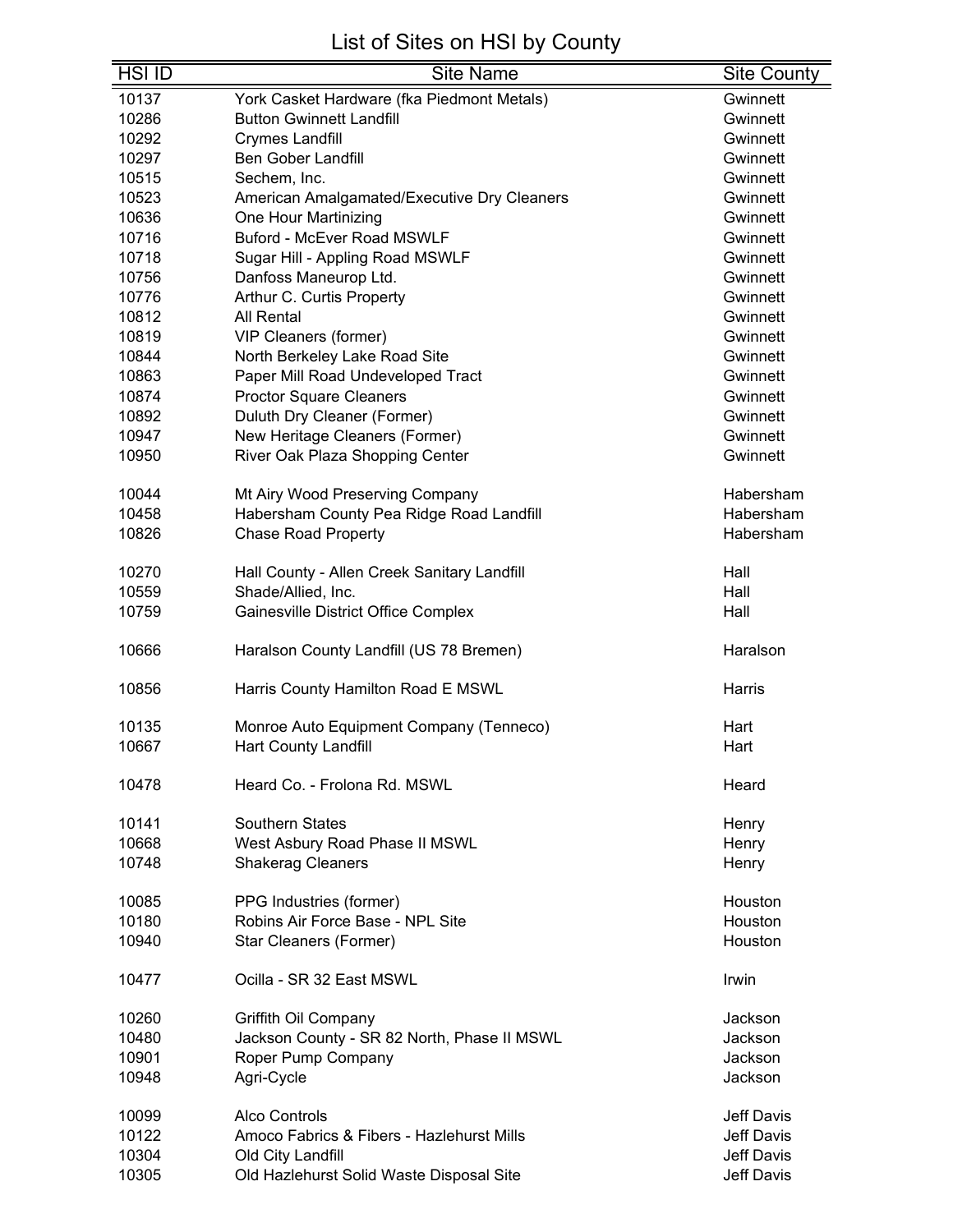| <b>HSI ID</b> | <b>Site Name</b>                                                          | <b>Site County</b> |
|---------------|---------------------------------------------------------------------------|--------------------|
| 10752         | Jeff Davis - CR 20 MSWLF                                                  | Jeff Davis         |
|               |                                                                           |                    |
| 10245         | Oil Processing Corp (Former)                                              | Jefferson          |
| 10669         | Jefferson County - US 1 (Avera Rd) MSWLF                                  | Jefferson          |
| 10760         | <b>Vantran Electric</b>                                                   | Jefferson          |
|               |                                                                           |                    |
| 10722         | Johnson County - SR 15 Wrightsville Ph 2 (SL) MSWLF                       | Johnson            |
|               |                                                                           |                    |
| 10438         | Jones County Municipal Solid Waste Landfill                               | Jones              |
| 10494         | Ruby Quarry Asphalt Plant Site                                            | Jones              |
|               |                                                                           |                    |
| 10057         | General Tire - Aldora Plant                                               | Lamar              |
| 10456         | <b>Barnesville-Goggins Road MSWL</b>                                      | Lamar              |
| 10670         | Lamar County - Grove Street Extension MSWLF                               | Lamar              |
|               |                                                                           |                    |
| 10751         | Lanier County-Studstill Road MSWLF                                        | Lanier             |
|               |                                                                           |                    |
| 10324         | Forstmann & Company, Inc. (TCE spill)                                     | Laurens            |
| 10366         | Forstmann & Company, Inc. (1,1-DCA Site)                                  | Laurens            |
| 10386         | Laurens County Municipal Solid Waste Landfill                             | Laurens            |
| 10401         | Forstmann & Company, Inc. (Old Burn Pit)                                  | Laurens            |
| 10472         | Parker Hannifin Corp./Abex NWL Div.                                       | Laurens            |
|               |                                                                           |                    |
| 10671         | Lee County - SR 32 MSWLF                                                  | Lee                |
|               |                                                                           |                    |
| 10672         | Liberty County - Limerick Road MSWLF                                      | Liberty            |
| 10708         | <b>Busby Cleaners</b>                                                     | Liberty            |
| 10921         | Joy Dry Cleaners/Lee's Shopping Center                                    | Liberty            |
|               |                                                                           |                    |
| 10889         | Lincoln County - CR 121/Prater Landfill                                   | Lincoln            |
|               |                                                                           |                    |
| 10015         | Langdale Forest Products Corporation                                      | Lowndes            |
| 10089         | Southern Bag Corp                                                         | Lowndes            |
| 10113         | Atlanta Gas Light Company - Valdosta MGP Site                             | Lowndes            |
| 10124         | Perma-Fix of South Georgia (fka Chemical Conservation of Georgia) Lowndes |                    |
| 10133         | Chemical Specialties, Inc (CSI)                                           | Lowndes            |
| 10346         | SAFT America, Inc.                                                        | Lowndes            |
| 10453         | Lowndes County-State Road 31 MSWL                                         | Lowndes            |
| 10673         | Valdosta - Wetherington Lane SWLF                                         | Lowndes            |
|               |                                                                           |                    |
| 10923         | Rice Iron and Metals, Inc. (Former)                                       | Lowndes            |
| 10925         | <b>Duck Barnes Dry Cleaners</b>                                           | Lowndes            |
| 10953         | <b>Care Environmental</b>                                                 | Lowndes            |
|               |                                                                           |                    |
| 10490         | Lumpkin Co. - Barlow Rd. MSWL                                             | Lumpkin            |
|               |                                                                           | Macon              |
| 10446         | Macon County SR 49 North MSWL                                             |                    |
| 10215         | Transcontinental Gas Pipe Line Corp - Comp. Station 130                   | Madison            |
| 10342         | North Georgia Agricultural Services, Inc.                                 | Madison            |
| 10388         | Madison County Sanitary Landfill 2&3 (SL)                                 | Madison            |
|               |                                                                           |                    |
| 10021         | Williams-Mesena Road Landfill                                             | McDuffie           |
| 10199         | <b>Hoover Treated Wood Products</b>                                       | McDuffie           |
| 10543         |                                                                           | McDuffie           |
|               | United Technologies Automotive, Inc.                                      |                    |
| 10675         | McIntosh County - King Road MSWLF                                         | McIntosh           |
|               |                                                                           |                    |

=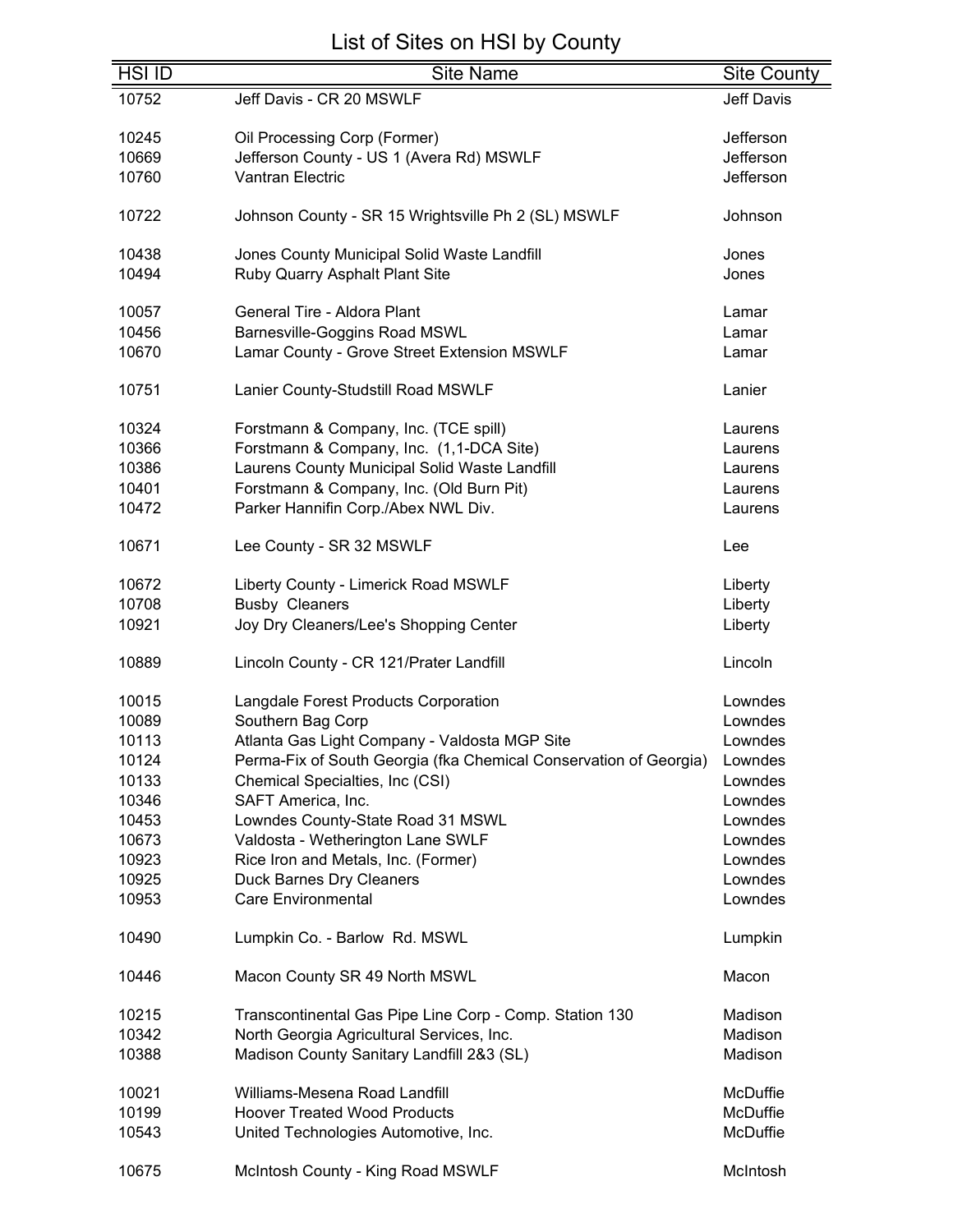| <b>HSI ID</b> | <b>Site Name</b>                                                   | <b>Site County</b> |
|---------------|--------------------------------------------------------------------|--------------------|
| 10715         | Durand MSW Landfill                                                | Meriwether         |
| 10029         | Escambia Treating Company - Camilla - NPL Site                     | Mitchell           |
| 10070         | Pelham Phosphate Company                                           | <b>Mitchell</b>    |
| 10676         | Mitchell County - SR 3A MSWLF                                      | Mitchell           |
|               |                                                                    |                    |
| 10485         | Forsyth, Old Brent Rd. MSWL                                        | Monroe             |
| 10389         | Morgan County Municipal Solid Waste Landfill                       | Morgan             |
| 10815         | Hometown Cleaners (Former)                                         | Morgan             |
|               |                                                                    |                    |
| 10677         | Murray County - US 411 Westside MSWLF                              | Murray             |
| 10112         | U.S. Army - Fort Benning (FBSB-86)                                 | Muscogee           |
| 10288         | <b>Columbus Municipal Landfill</b>                                 | Muscogee           |
| 10382         | GNB Technologies, Inc.                                             | Muscogee           |
| 10486         | <b>Orkin Pest Control</b>                                          | Muscogee           |
| 10933         | E. Cohn Property (Former)                                          | Muscogee           |
| 10954         | Bradley Circle Properties/Bradley Circle Landfill (Former)         | Muscogee           |
| 10678         | Newton County - Lower River Road MSWL                              | Newton             |
| 10926         | Guardian Automotive Corporation (dba SRG Global Covington)         | Newton             |
|               |                                                                    |                    |
| 10048         | American Linen Supply Company (former)                             | Oconee             |
| 10206         | <b>Murrow Brothers Delinting Waste</b>                             | Oconee             |
| 10855         | Paulding County - Gulledge Road MSWL                               | Paulding           |
| 10019         | Powersville Landfill - NPL Site                                    | Peach              |
| 10062         | <b>Woolfolk Chemical Works - NPL Site</b>                          | Peach              |
| 10152         | <b>Peach Metal Industries</b>                                      | Peach              |
| 10457         | Houser's Mill Road MSWLF                                           | Peach              |
| 10510         | Star Laundry, Inc. (Fabracare)                                     | Peach              |
| 10750         | Vienna Street Dump                                                 | Peach              |
| 10817         | Klouda Estate                                                      | Peach              |
|               |                                                                    |                    |
| 10952         | AAA Asphalt Products, Inc.                                         | Peach              |
| 10679         | Pickens Co. - Jones Mountain Road Westside MSWLF                   | Pickens            |
| 10680         | Pierce County - SR 121 MSWLF                                       | Pierce             |
| 10956         | Ace Pole Company                                                   | Pierce             |
| 10928         | Pike County - County Farm Road MSWL                                | Pike               |
| 10020         | <b>Henkel Site</b>                                                 | Polk               |
| 10092         | Cedartown Municipal Landfill - Former NPL Site                     | Polk               |
| 10106         | <b>Cedartown Battery Site</b>                                      | Polk               |
| 10310         | Polk County Landfill                                               | Polk               |
| 10330         | Cedartown Industries - NPL Site                                    | Polk               |
| 10765         | Manchester Tank Company                                            | Polk               |
| 10771         | <b>MENA Rockmart Facility</b>                                      | Polk               |
|               |                                                                    |                    |
| 10772         | Cedar Plaza Shopping Center                                        | Polk               |
| 10886         | Hawkinsville Cotton Mills (Former)                                 | Pulaski            |
| 10172         | A.I.D. Company, Division of Roller Bearing Company of America, Inc | Rabun              |
| 10281         | Rabun Apparel (formerly Rabun Mills)                               | Rabun              |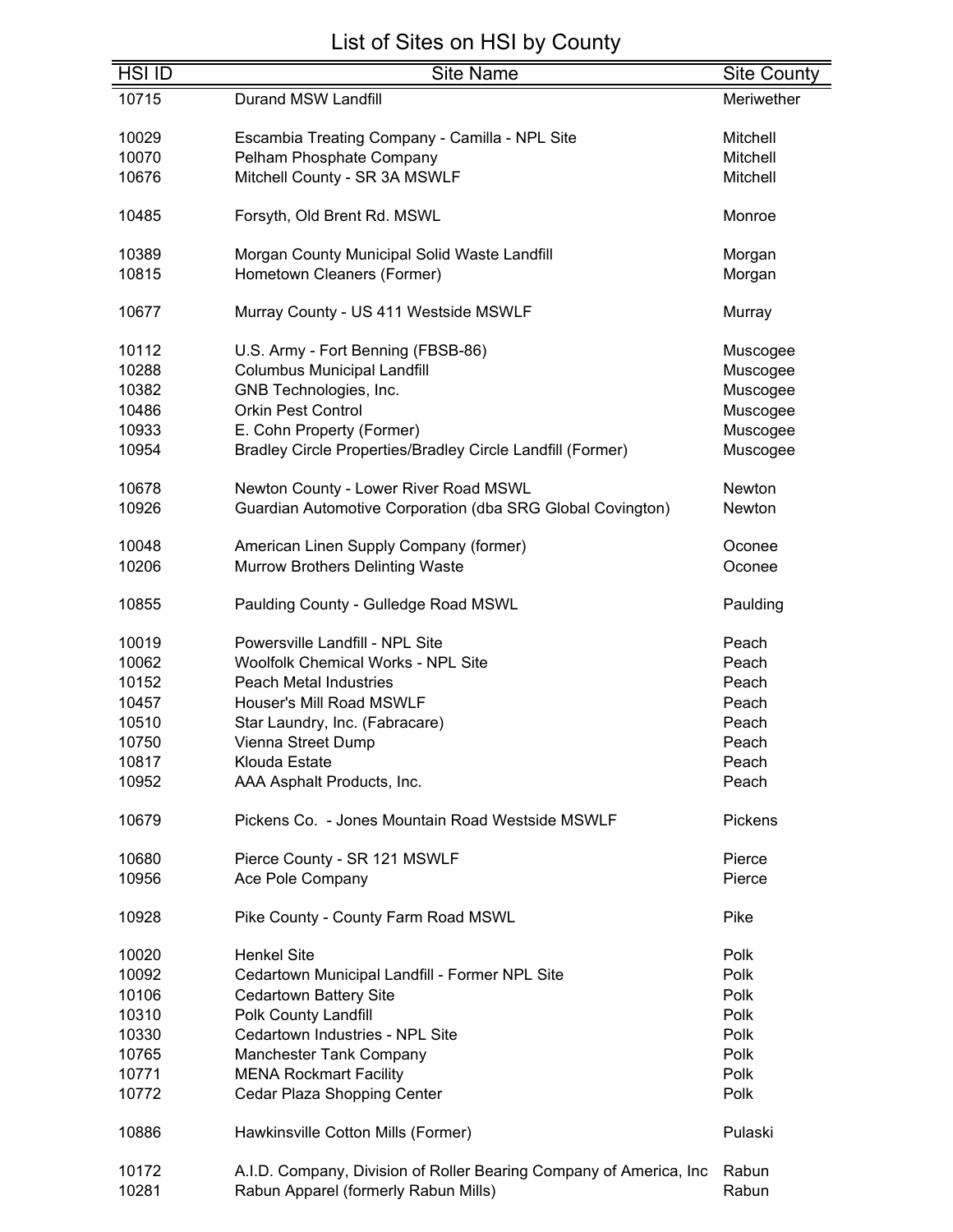| <b>HSI ID</b>  | <b>Site Name</b>                                                                                               | <b>Site County</b>   |
|----------------|----------------------------------------------------------------------------------------------------------------|----------------------|
| 10484          | Rabun Co. - Eastman Mountain Road Landfill                                                                     | Rabun                |
|                |                                                                                                                |                      |
| 10857          | Randolph County Brooksville Road Ph 1 MSWL                                                                     | Randolph             |
| 10017          | <b>Blackman Uhler Chemical Company</b>                                                                         | Richmond             |
| 10083          | Southern Wood Piedmont - Augusta                                                                               | Richmond             |
| 10132          | Atlanta Gas Light Company - Augusta MGP Site                                                                   | Richmond             |
| 10136          |                                                                                                                |                      |
|                | Monsanto Chemical Company - (former NPL Site)                                                                  | Richmond<br>Richmond |
| 10145          | Olin Corporation                                                                                               | Richmond             |
| 10365<br>10378 | <b>Goldberg Brothers</b><br><b>Gravel Pit Road Ditch</b>                                                       | Richmond             |
| 10620          |                                                                                                                | Richmond             |
| 10640          | <b>Cherokee Shopping Center</b>                                                                                | Richmond             |
| 10701          | K & D Cleaners (assoc. with Peach Orchard NPL)                                                                 | Richmond             |
|                | Alternate Energy Resources - NPL Site                                                                          |                      |
| 10724<br>10730 | Taylor's Dry Cleaning (assoc. with Peach Orchard NPL)<br>One-Hour Cleanerizing (assoc. with Peach Orchard NPL) | Richmond             |
| 10744          |                                                                                                                | Richmond<br>Richmond |
|                | Klemic Property / Augusta Ordnance Depot (Former)                                                              | Richmond             |
| 10840          | Richmond County - Dean's Bridge Road                                                                           |                      |
| 10845          | Lucky Cleaners (Former)<br><b>McTeer Food and Fuel</b>                                                         | Richmond             |
| 10916          |                                                                                                                | Richmond             |
| 10937          | <b>Occidental Chemical Corporation</b>                                                                         | Richmond             |
| 10165          | <b>Conyers Battery Exchange</b>                                                                                | Rockdale             |
| 10272          | Miller Bottom Road Landfill                                                                                    | Rockdale             |
| 10734          | C & D Technologies, Inc.                                                                                       | Rockdale             |
| 10766          | <b>Ram Leather Care</b>                                                                                        | Rockdale             |
| 10911          | DOT Sales and Supplies, Inc.                                                                                   | Rockdale             |
| 10860          | Schley County CR 65 MSWL                                                                                       | Schley               |
|                |                                                                                                                |                      |
| 10016          | Ingersoll - Rand Sylvania Remediation (fka Torrington/Timken))                                                 | Screven              |
| 10390          | Screven County Municipal Solid Waste Landfill                                                                  | Screven              |
|                | Atlanta Gas Light Company - Griffin MGP Site                                                                   |                      |
| 10352<br>10430 | Rental Uniform Service of Griffin                                                                              | Spalding             |
| 10448          |                                                                                                                | Spalding             |
|                | Spalding County - Yamacraw Road MSWL                                                                           | Spalding             |
| 10449          | Griffin - Shoal Creek Road Landfill                                                                            | Spalding             |
| 10834          | Thomas & Co., Inc.                                                                                             | Spalding             |
| 10935          | <b>Woodward Dry Cleaners (Former)</b>                                                                          | Spalding             |
| 10955          | Spalding Square Shopping Center                                                                                | Spalding             |
| 10461          | Stephens County SR 145, Phases 2 & 3 MSWL                                                                      | Stephens             |
| 10846          | Robert Bosch Tool Corporation                                                                                  | <b>Stephens</b>      |
| 10913          | <b>Avalon Plant</b>                                                                                            | Stephens             |
| 10943          | Milliken & Company                                                                                             | Stephens             |
| 10851          | Stewart County Landfill, CR 145 S Ph 2 (SL)                                                                    | <b>Stewart</b>       |
| 10139          | 304 N Dudley Street Site                                                                                       | Sumter               |
| 10426          | Hoxsie's Cleaners (Former)                                                                                     | Sumter               |
| 10723          | <b>Sumter County Landfill</b>                                                                                  | Sumter               |
|                |                                                                                                                |                      |
| 10876          | <b>Glennville Wood Preserving</b>                                                                              | <b>Tattnall</b>      |
| 10783          | Amercord, Inc.                                                                                                 | Telfair              |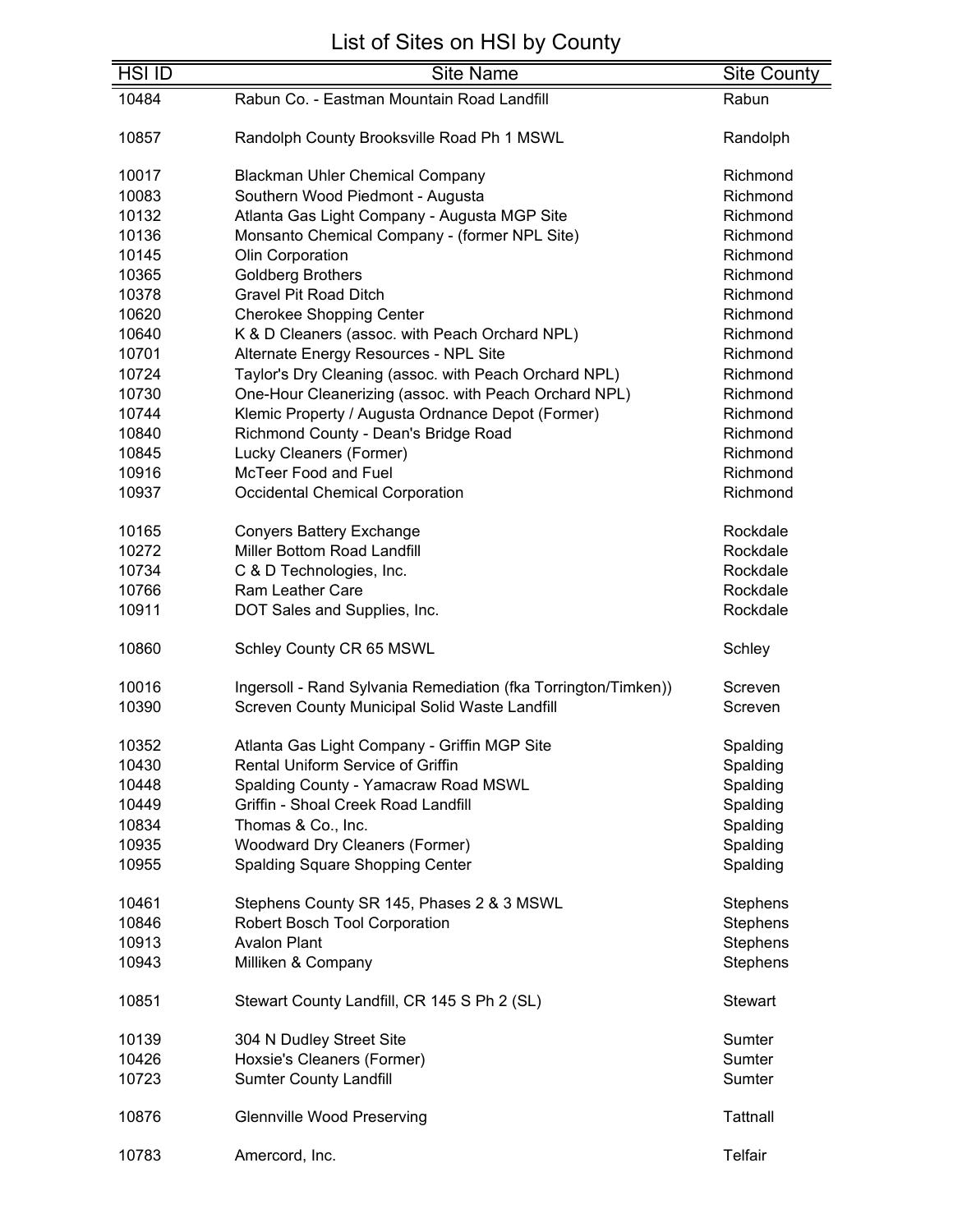| <b>HSI ID</b> | <b>Site Name</b>                                           | <b>Site County</b> |
|---------------|------------------------------------------------------------|--------------------|
| 10055         | <b>Stevens Industries</b>                                  | Terrell            |
| 10540         | Dawson Manufacturing Company                               | Terrell            |
| 10682         | Terrell County - U. S. 82 MSWLF                            | Terrell            |
|               |                                                            |                    |
| 10429         | <b>ARAMARK Uniform Services</b>                            | Thomas             |
| 10902         | Rose City Cleaners (Former)                                | Thomas             |
| 10934         | <b>Spence Family Partnership</b>                           | Thomas             |
|               |                                                            |                    |
| 10056         | Marzone/Chevron - NPL Site OU1                             | Tift               |
| 10142         | So Green Waste Pile                                        | Tift               |
| 10143         | Parramore Fertilizer                                       | Tift               |
| 10233         | <b>S&amp;M Scrap Metal Company</b>                         | Tift               |
| 10353         | Marzone/Chevron - NPL Site OU2 (formerly Golden Seed Site) | Tift               |
| 10628         | <b>Coastal Plains Treating Company</b>                     | Tift               |
| 10683         | Tifton - Omega / Eldorado Road MSWLF                       | Tift               |
|               |                                                            |                    |
| 10775         | Pennington Seed, Inc. Warehouse (Former)                   | Toombs             |
|               |                                                            |                    |
| 10684         | Towns County - SR 288 MSWLF                                | Towns              |
|               |                                                            |                    |
| 10475         | LaGrange - Municipal Solid Waste Landfill                  | Troup              |
| 10741         | Chem-Am                                                    | Troup              |
| 10929         | <b>Pilot Wastewater Treatment Plant</b>                    | Troup              |
| 10931         | <b>Ideal Cleaners</b>                                      | Troup              |
|               |                                                            |                    |
| 10714         | Turner County - SR 112 Ashburn Phase 3 MSWLF               | Turner             |
| 10712         | Union County MSW Landfill                                  | Union              |
|               |                                                            |                    |
| 10219         | W. F. Harris & Sons Wood Preserving                        | Upson              |
| 10685         | Upson County - Zorn Street Phase 2, 3 MSWLF                | Upson              |
|               |                                                            |                    |
| 10002         | Shaver's Farm                                              | Walker             |
| 10329         | Mathis Brothers - South Marbletop Road Landfill - NPL Site | Walker             |
| 10825         | Coats American, Inc.                                       | Walker             |
| 10859         | Walker County Marble Top Road MSWL                         | Walker             |
|               |                                                            |                    |
| 10749         | <b>Walton County Landfill</b>                              | Walton             |
| 10026         | <b>CSX Transportation - Waycross Facility</b>              | Ware               |
| 10097         | Atlanta Gas Light Company - Waycross MGP Site              | Ware               |
| 10460         | Ware County-US 82, Waresboro MSWL                          | Ware               |
| 10784         | B & M Wood Products, Inc.                                  | Ware               |
| 10896         | City of Waycross Blackwell Road Landfill                   | Ware               |
| 10938         | East Coast Asphalt                                         | Ware               |
|               |                                                            |                    |
| 10852         | Warren County - Shoals Street #2 MSWL                      | Warren             |
| 10455         | Washington County Landfill-Kaolin Road, Site #2            | Washington         |
| 10625         | Washington Manufacturing Company                           | Washington         |
|               |                                                            |                    |
| 10686         | Wayne County - Goose Creek Phase 1 MSWLF                   | Wayne              |
| 10742         | GA DOT Jesup District Office Complex                       | Wayne              |
|               |                                                            |                    |
| 10445         | White County - Duke's Creek MSW Landfill                   | White              |
| 10930         | <b>Cleveland Cleaners</b>                                  | White              |